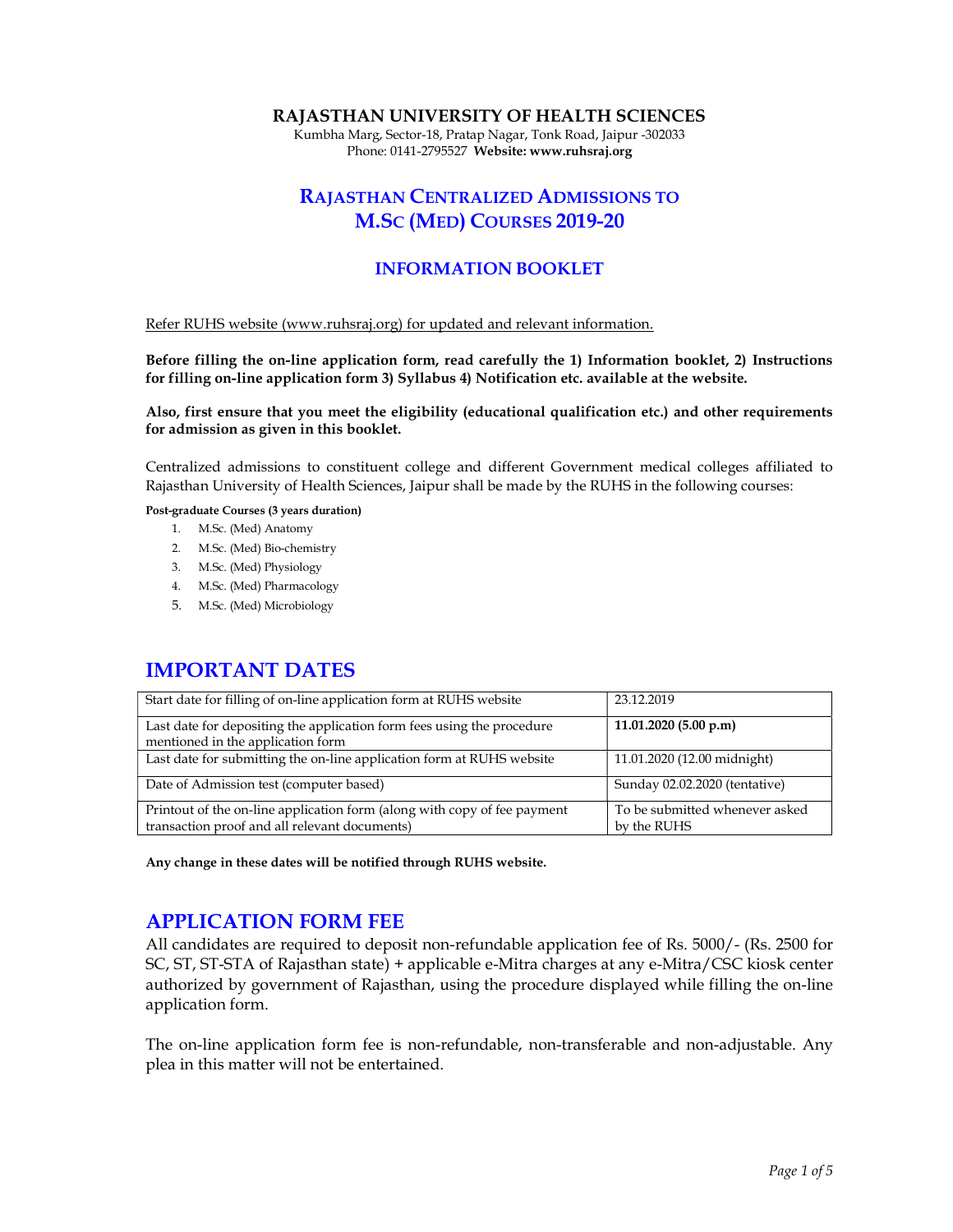# ELIGIBILITY CRITERIA FOR ADMISSION

All residents of India fulfilling the eligibility criteria mentioned below can apply to Rajasthan University of Health Sciences for admission to M.Sc (Med) courses in constituent college and different government colleges affiliated to RUHS, Jaipur on the basis of instructions given in this information booklet, the relevant rules of RUHS, Jaipur. Candidate must be eligible on the last date of filling the on-line application form.

#### Educational Qualification

| Oualification                                                                                                                                                                                                                                                                | Eligible to apply for                                                                                                             |
|------------------------------------------------------------------------------------------------------------------------------------------------------------------------------------------------------------------------------------------------------------------------------|-----------------------------------------------------------------------------------------------------------------------------------|
| A pass* in MBBS (with completion of compulsory internship) / A pass in BDS (with<br>completion of compulsory internship) / A pass in B.V.Sc & AH with 60% marks in<br>first attempt / A pass in B.Sc (Biology with Chemistry and Zoology) with 60% marks<br>in first attempt | M.Sc. (Med) Anatomy<br>M.Sc. (Med) Biochemistry<br>M.Sc. (Med) Physiology<br>M.Sc. (Med) Pharmacology<br>M.Sc. (Med) Microbiology |
| A pass* in B.Sc (Biotechnology) Integrated with 60% marks in first attempt                                                                                                                                                                                                   | M.Sc. (Med) Microbiology<br>M.Sc. (Med) Biochemistry                                                                              |
| A pass <sup>*</sup> in B.Sc. (Microbiology) with 60% marks in first attempt                                                                                                                                                                                                  | M.Sc. (Med) Microbiology                                                                                                          |

\* Passed in the academic session 2018-19 or earlier.

#### **Reservation**

The reservation is applicable in Govt. Colleges. The reservation of seats will be made subject to statutory provisions enacted by Govt. of Rajasthan.

Candidates seeking benefit of reservation shall be required to produce for verification, the caste certificate (SC, ST, ST-STA, Non creamy layer OBC, Non creamy layer MBC, EWS) or the additional category certificate [candidates with benchmark disabilities in accordance with the provisions of the Rights of Persons with Disabilities Act, 2016 (PwD), if applicable] issued by the competent authority and submit attested copies of the above documents for verification, at the time of reporting at the allotted college.

#### Domicile criteria

Admission to these courses through RUHS M.Sc (Med) Entrance Examination is open to all residents of India.

### TENTATIVE SEAT MATRIX

The tentative number of available seats in each subject is given below. The exact number of seats shall be notified before counseling.

| Course       | Number of seats                         |                                                          |                                      |                                           |                                                | Total                                    |                                                          |       |
|--------------|-----------------------------------------|----------------------------------------------------------|--------------------------------------|-------------------------------------------|------------------------------------------------|------------------------------------------|----------------------------------------------------------|-------|
|              | <b>SMS</b> Medical<br>College<br>Jaipur | <b>RUHS College</b><br>of Medical<br>Sciences,<br>Jaipur | Dr. SN Medical<br>College<br>Jodhpur | <b>JLN</b><br>Medical<br>College<br>Ajmer | <b>SP</b> Medical<br>College<br><b>Bikaner</b> | <b>RNT</b> Medical<br>College<br>Udaipur | <b>Ihalawar</b><br>Medical<br>College<br><b>Ihalawar</b> | seats |
| Anatomy      |                                         |                                                          |                                      |                                           | 3                                              |                                          | ∍                                                        | 12    |
| Biochemistry | 3                                       |                                                          |                                      | 4                                         | 3                                              |                                          | 2                                                        | 16    |
| Physiology   |                                         |                                                          |                                      |                                           | 3                                              |                                          |                                                          | 12    |
| Pharmacology | --                                      |                                                          | --                                   |                                           |                                                |                                          | ∍                                                        | 6     |
| Microbiology | --                                      |                                                          |                                      | 4                                         | ◠                                              |                                          |                                                          | 11    |
| Total        | 5                                       | 10                                                       |                                      | 11                                        | 12                                             |                                          |                                                          | 57    |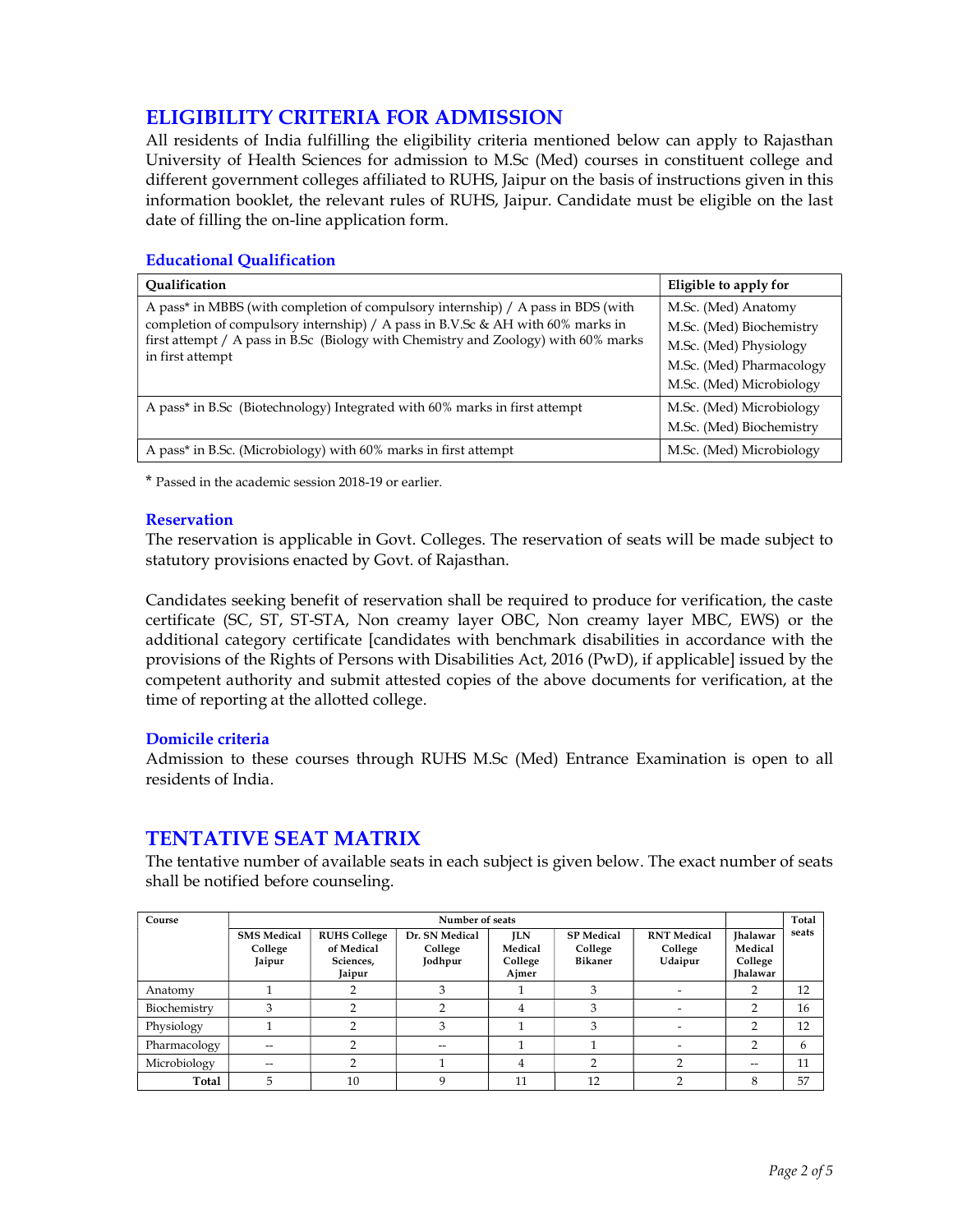In the Government colleges, 100% seats (of the intake sanctioned) shall be filled through RUHS M.Sc (Med) Entrance Examination followed by counseling / allotment process.

#### FEE STRUCTURE

The candidates shall be required to pay the prescribed fee for the course at the time of admission at the allotted college.

## APPLICATION PROCEDURE

Before filling the on-line application form, read the information booklet and instructions for filling on-line application form etc. very carefully. Ensure the eligibility and other requirements for admission as given in this booklet.

You should be very careful in filling-up the on-line application form. If any lapse is detected during the scrutiny, your candidature will be rejected even if you come through the final stage of admission process or even at a later stage.

IMPORTANT: HAND WRITTEN / TYPED / PHOTOSTAT COPIES / PRINTED APPLICATION FORM / SCREEN PRINTOUT WILL NOT BE ENTERTAINED.

Follow the steps as given in "Instructions to fill up on-line application form" available at the website.

Note the ID and password for further steps. Keep it safe.

### ADMISSION TEST

The computer based admission test will be conducted on-line (at the examination center) at Jaipur only. The details of the admission test will be available at RUHS website. Please refer to RUHS website regularly for latest update.

#### Admission Test (Examination) scheme

The computer based Admission Test shall be held in the following paper (in English language).

Syllabus, type of questions and total marks etc. are given in the table below:

| Question paper group                                                                                                                       | Syllabus                                  | Type of question paper              | Number of<br>questions | <b>Total</b><br>marks |
|--------------------------------------------------------------------------------------------------------------------------------------------|-------------------------------------------|-------------------------------------|------------------------|-----------------------|
| A. MBBS / BDS<br><b>B.</b> B.Sc (Biology, Chemistry, Zoology)<br>C. B.Sc Biotechnology (Integrated) /<br>Microbiology<br>D. B.V. Sc & $AH$ | Refer the<br>syllabus given<br>separately | Multiple Choice<br>Questions (MCQs) | 100                    | 100                   |

The syllabus is available at the RUHS website.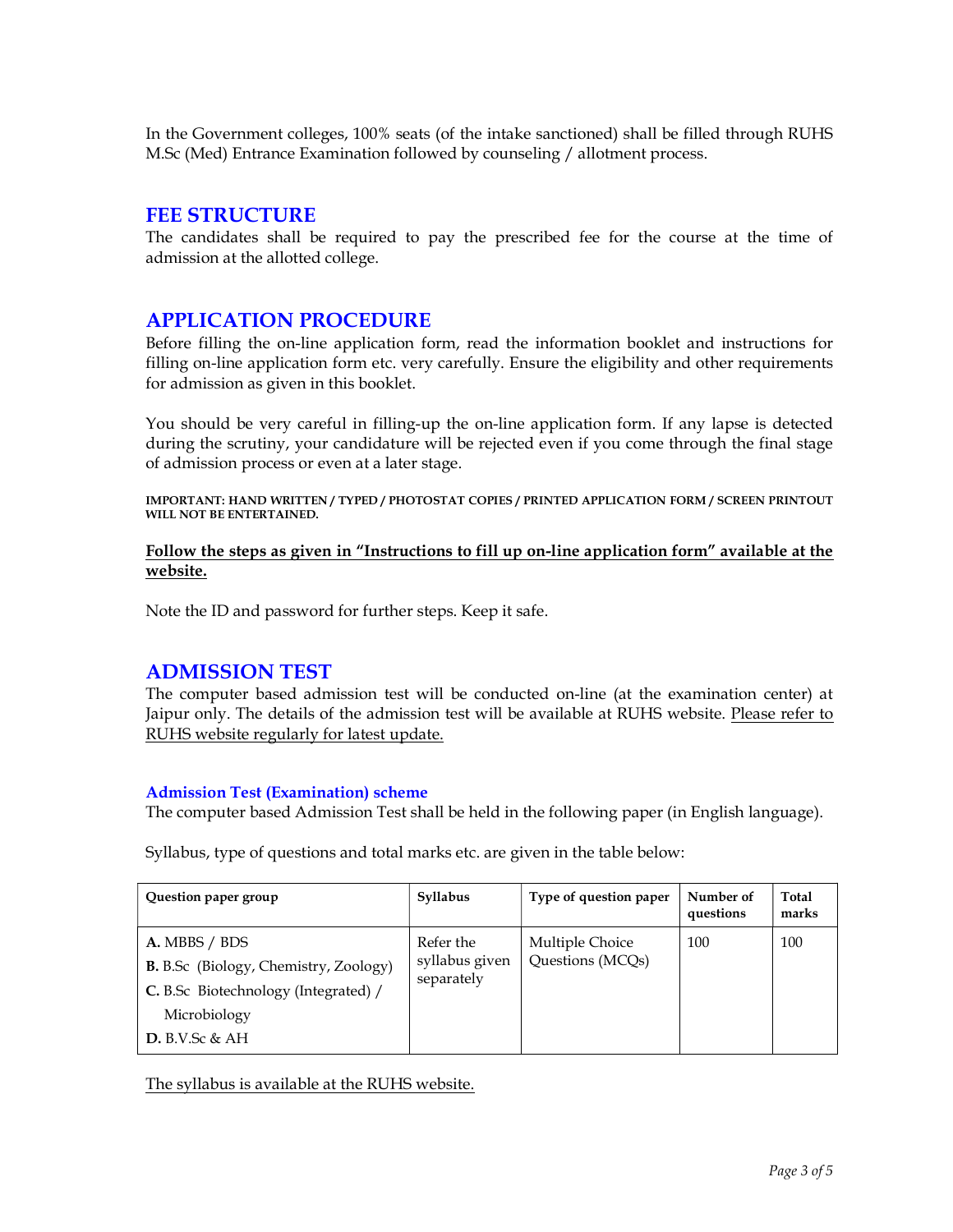#### Instructions for appearing in the admission test

The appearance in the admission test will not confer any right upon the candidate to be admitted to the course.

Each question shall have four options to answer, out of which only one shall be correct. (+1) mark shall be awarded for each correct answer, (0) mark for an incorrect answer or unattempted questions. There shall be no negative marking.

The Admission Test shall be held at Jaipur at examination center to be notified on RUHS website. All candidates are required to appear in the admission test at their own expenses. No TA/DA will be paid for the purpose.

Admit card with relevant instructions shall not be sent by post and shall be available for downloading at the RUHS website.

### ADMISISON PROCEDURE

The admissions shall be made strictly in accordance with **common merit list** prepared on the basis of score of the admission test and the order of choices / options filled in by the candidates in the on-line application form. The candidates are advised to exercise their choices / options very carefully.

First round of allotment process / counseling shall be on-line on the basis of choices filled by the applicants. If any seat remains vacant after on-line counseling, second round of allotment process / counseling shall be done off-line at RUHS. No separate notification shall be issued for off-line counseling; information shall be available only through RUHS website (www.ruhsraj.org). No separate information shall be sent to individual candidates.

RUHS reserves the right to decide about mode of admission. The decision of RUHS shall be final and binding to all. Candidates are advised to secure information regarding the admission from the website of RUHS (www.ruhsraj.org) regularly.

For complete admission process, no separate notification shall be issued; information shall be available only through RUHS website (www.ruhsraj.org).

Important to note: If at any stage, it is found that a non-eligible candidate is admitted to a course, then the admission of such a candidate will be cancelled on such detection. A penal action may also be initiated against such candidate.

#### Allotment of college and course (Counseling)

The allotment of college and course shall be made by strictly following the **order of common** merit, seats available in each course in each college and the priority of choice/option of the college and the course filled in by the candidate in the on-line application form.

Candidates securing equal score in the admission test will be admitted in the following order of preference:

- 1. The candidate of higher age (older candidate).
- 2. One who has obtained higher marks in Senior Secondary examination (10+2) or its equivalent examination.